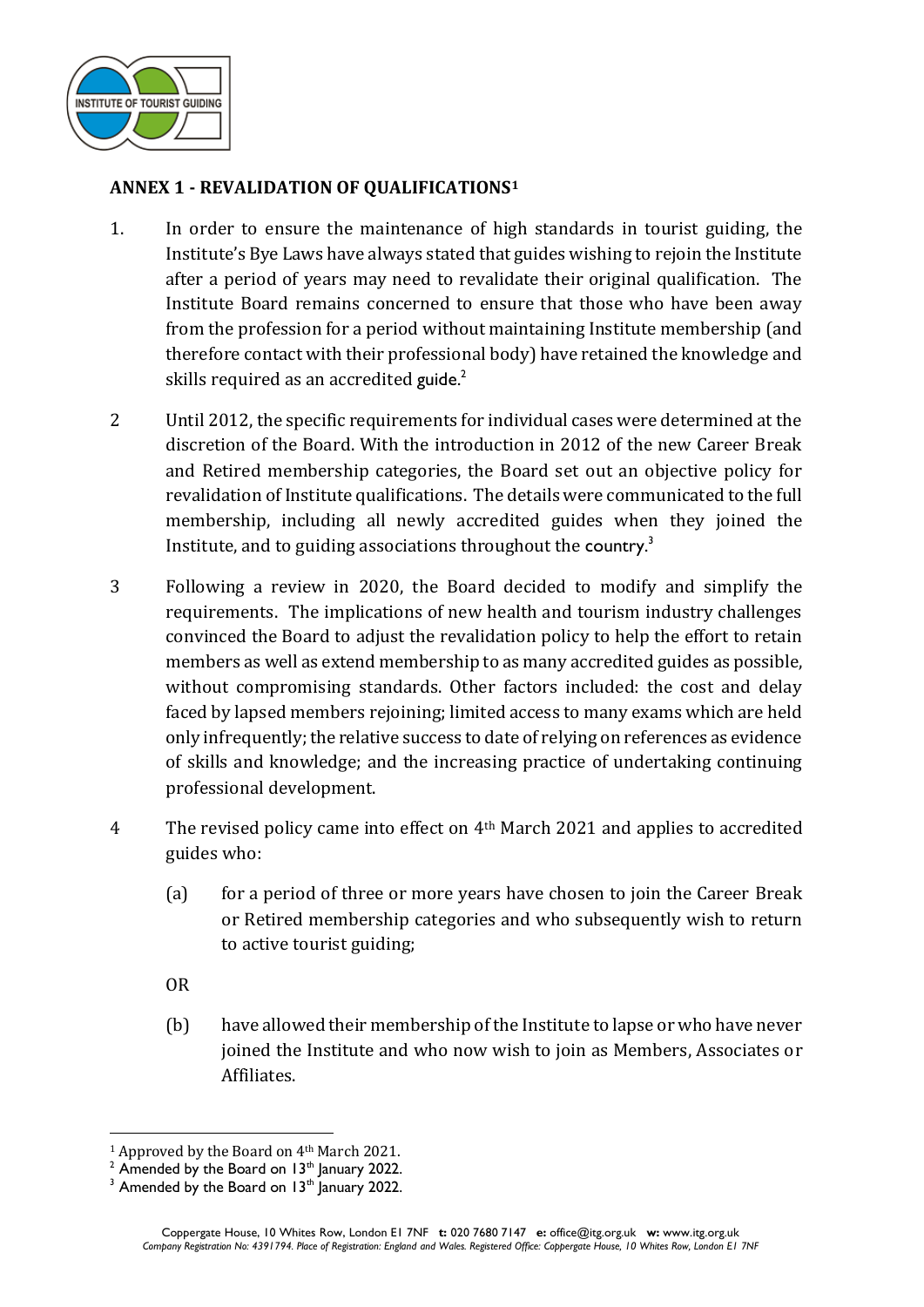

- 5 The revalidation policy will not apply to accredited guides who:
	- (a) return to full membership after fewer than three years as Career Break or Retired members; or
	- (b) rejoin the Institute as full members within three years of allowing their membership to lapse; or
	- (c) join the Institute within three years of achieving their qualification.
- 6 An accredited guide returning to full Institute membership as a Member (Blue Badge), or Associate (Green Badge) after 3 years without it should provide at least two references from tour operators, other travel trade companies, guide associations, or volunteer guide employers, showing that they have been working regularly throughout the period.
- 7 Those accredited guides applying to join or rejoin without being able to provide references to demonstrate evidence of regular guiding activity will receive student membership, but will not be admitted to full membership unless they pass one practical and one written exam retaken for the relevant area and level. The practical exam will normally be the coach exam at Blue Badge level, and the walk at Green Badge level. The written exam at Blue Badge level will be the paper containing the essay questions on regional knowledge. Arrangements for revalidating White Badge qualifications will be agreed case by case.
- 8 Examinations will usually be offered as part of the Institute's existing examination schedule. When no exam cycle for the region and level is available within a reasonable time, the applicant may be admitted to full membership after passing an assessment of one practical module of the last exam cycle (walk, gallery/museum, church), conducted by an Institute-accredited examiner. However, continued full membership will be conditional on success in retaking the exams as per Para 7 in the next official exam cycle.
- 9 In due course the Institute may further reduce reliance on exams by taking account (alongside references) of training, professional development undertaken, or alternative tests of skill and knowledge, provided that objective criteria for the assessment of such activities have been developed.
- 10 When an assessment or examination is required to achieve revalidation of qualifications, fees will apply (payable by the guide).
- 11 All guides returning to active guiding will be required to show that they have current Public Liability Insurance and indicate the provider of it.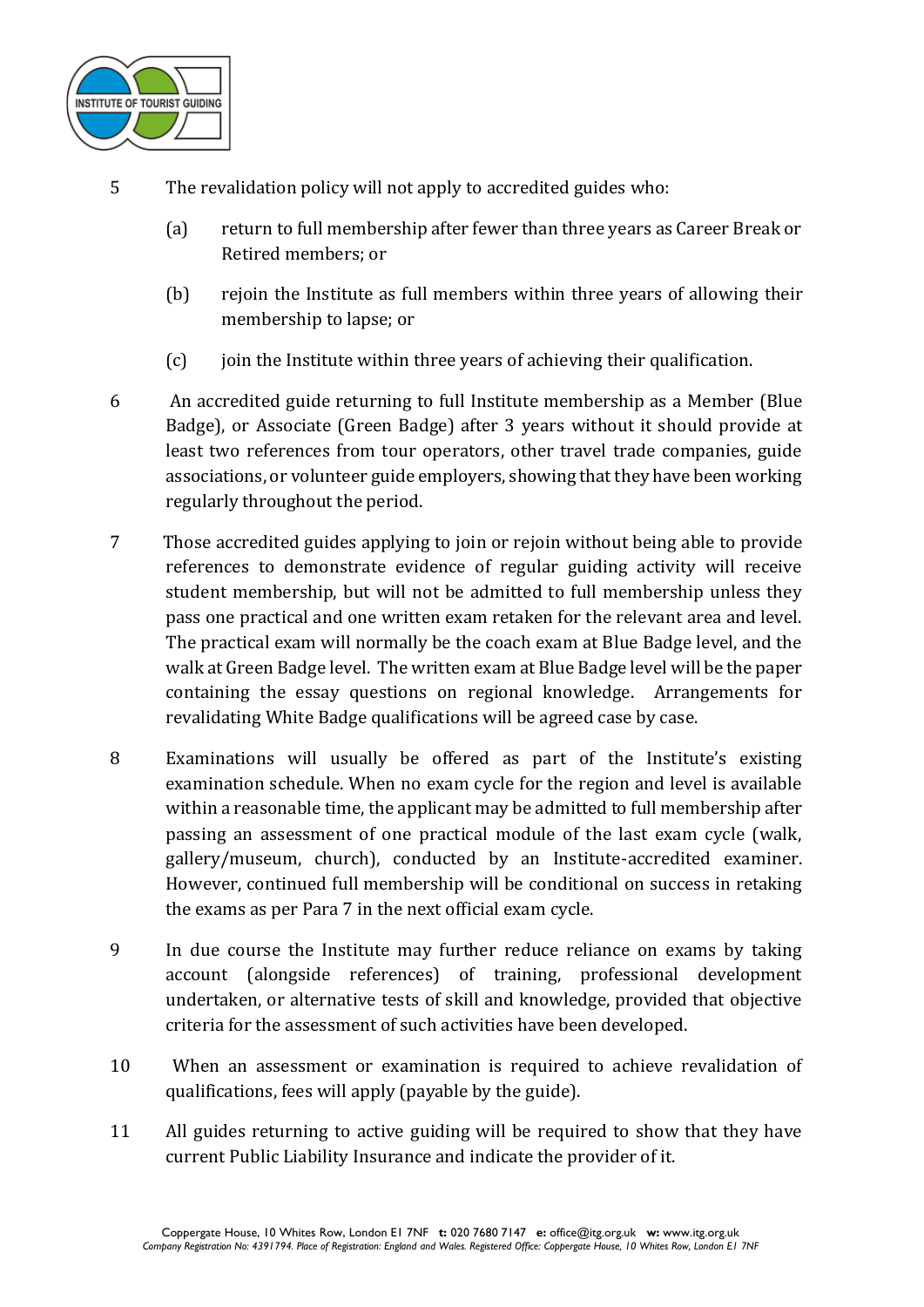

12 Holders of an Institute of Tourist Guiding awarded badge agree to provisions of the Code of Professional Conduct. These include holding current Public Liability Insurance, and appropriately recording training and professional development undertaken to improve the standard of work and expand and update one's range of knowledge and skills. Guides rejoining the Institute will be required to sign the Code of Professional Conduct again.